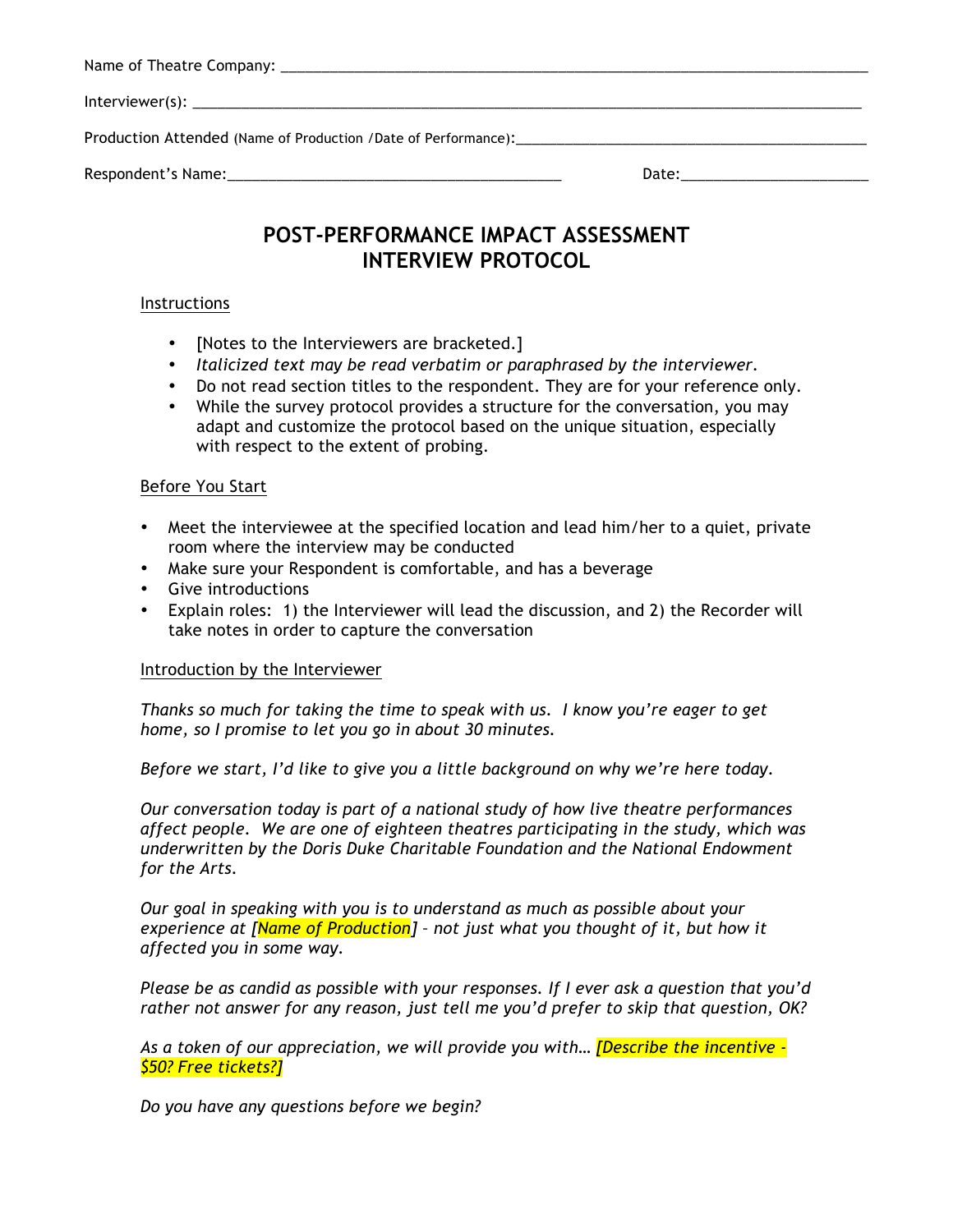Respondent Introduction [5 minutes – to break the ice]

*To begin, please tell me a little about your family and your work, if you have a job. Where do you live? Have you always lived in this area? How do you express yourself creatively?*

\_\_\_\_\_\_\_\_\_\_\_\_\_\_\_\_\_\_\_\_\_\_\_\_\_\_\_\_\_\_\_\_\_\_\_\_\_\_\_\_\_\_\_\_\_\_\_\_\_\_\_\_\_\_\_\_\_\_\_\_\_\_\_\_\_\_\_\_\_\_\_\_\_\_

\_\_\_\_\_\_\_\_\_\_\_\_\_\_\_\_\_\_\_\_\_\_\_\_\_\_\_\_\_\_\_\_\_\_\_\_\_\_\_\_\_\_\_\_\_\_\_\_\_\_\_\_\_\_\_\_\_\_\_\_\_\_\_\_\_\_\_\_\_\_\_\_\_\_

\_\_\_\_\_\_\_\_\_\_\_\_\_\_\_\_\_\_\_\_\_\_\_\_\_\_\_\_\_\_\_\_\_\_\_\_\_\_\_\_\_\_\_\_\_\_\_\_\_\_\_\_\_\_\_\_\_\_\_\_\_\_\_\_\_\_\_\_\_\_\_\_\_\_

\_\_\_\_\_\_\_\_\_\_\_\_\_\_\_\_\_\_\_\_\_\_\_\_\_\_\_\_\_\_\_\_\_\_\_\_\_\_\_\_\_\_\_\_\_\_\_\_\_\_\_\_\_\_\_\_\_\_\_\_\_\_\_\_\_\_\_\_\_\_\_\_\_\_

\_\_\_\_\_\_\_\_\_\_\_\_\_\_\_\_\_\_\_\_\_\_\_\_\_\_\_\_\_\_\_\_\_\_\_\_\_\_\_\_\_\_\_\_\_\_\_\_\_\_\_\_\_\_\_\_\_\_\_\_\_\_\_\_\_\_\_\_\_\_\_\_\_\_

\_\_\_\_\_\_\_\_\_\_\_\_\_\_\_\_\_\_\_\_\_\_\_\_\_\_\_\_\_\_\_\_\_\_\_\_\_\_\_\_\_\_\_\_\_\_\_\_\_\_\_\_\_\_\_\_\_\_\_\_\_\_\_\_\_\_\_\_\_\_\_\_\_\_

\_\_\_\_\_\_\_\_\_\_\_\_\_\_\_\_\_\_\_\_\_\_\_\_\_\_\_\_\_\_\_\_\_\_\_\_\_\_\_\_\_\_\_\_\_\_\_\_\_\_\_\_\_\_\_\_\_\_\_\_\_\_\_\_\_\_\_\_\_\_\_\_\_\_

Motivations & Decision Process [5 minutes]

*Did you make a conscious decision to attend this program, or did you come out for a different reason? Help me by tracing your decision process as far back as possible.* 

\_\_\_\_\_\_\_\_\_\_\_\_\_\_\_\_\_\_\_\_\_\_\_\_\_\_\_\_\_\_\_\_\_\_\_\_\_\_\_\_\_\_\_\_\_\_\_\_\_\_\_\_\_\_\_\_\_\_\_\_\_\_\_\_\_\_\_\_\_\_\_\_\_\_

\_\_\_\_\_\_\_\_\_\_\_\_\_\_\_\_\_\_\_\_\_\_\_\_\_\_\_\_\_\_\_\_\_\_\_\_\_\_\_\_\_\_\_\_\_\_\_\_\_\_\_\_\_\_\_\_\_\_\_\_\_\_\_\_\_\_\_\_\_\_\_\_\_\_

\_\_\_\_\_\_\_\_\_\_\_\_\_\_\_\_\_\_\_\_\_\_\_\_\_\_\_\_\_\_\_\_\_\_\_\_\_\_\_\_\_\_\_\_\_\_\_\_\_\_\_\_\_\_\_\_\_\_\_\_\_\_\_\_\_\_\_\_\_\_\_\_\_\_

\_\_\_\_\_\_\_\_\_\_\_\_\_\_\_\_\_\_\_\_\_\_\_\_\_\_\_\_\_\_\_\_\_\_\_\_\_\_\_\_\_\_\_\_\_\_\_\_\_\_\_\_\_\_\_\_\_\_\_\_\_\_\_\_\_\_\_\_\_\_\_\_\_\_

Probe: *Specifically, what led you to attend this particular production?* 

*In general, why do you attend our programs? What benefits are you looking for?*

\_\_\_\_\_\_\_\_\_\_\_\_\_\_\_\_\_\_\_\_\_\_\_\_\_\_\_\_\_\_\_\_\_\_\_\_\_\_\_\_\_\_\_\_\_\_\_\_\_\_\_\_\_\_\_\_\_\_\_\_\_\_\_\_\_\_\_\_\_\_\_\_\_\_

\_\_\_\_\_\_\_\_\_\_\_\_\_\_\_\_\_\_\_\_\_\_\_\_\_\_\_\_\_\_\_\_\_\_\_\_\_\_\_\_\_\_\_\_\_\_\_\_\_\_\_\_\_\_\_\_\_\_\_\_\_\_\_\_\_\_\_\_\_\_\_\_\_\_

\_\_\_\_\_\_\_\_\_\_\_\_\_\_\_\_\_\_\_\_\_\_\_\_\_\_\_\_\_\_\_\_\_\_\_\_\_\_\_\_\_\_\_\_\_\_\_\_\_\_\_\_\_\_\_\_\_\_\_\_\_\_\_\_\_\_\_\_\_\_\_\_\_\_

\_\_\_\_\_\_\_\_\_\_\_\_\_\_\_\_\_\_\_\_\_\_\_\_\_\_\_\_\_\_\_\_\_\_\_\_\_\_\_\_\_\_\_\_\_\_\_\_\_\_\_\_\_\_\_\_\_\_\_\_\_\_\_\_\_\_\_\_\_\_\_\_\_\_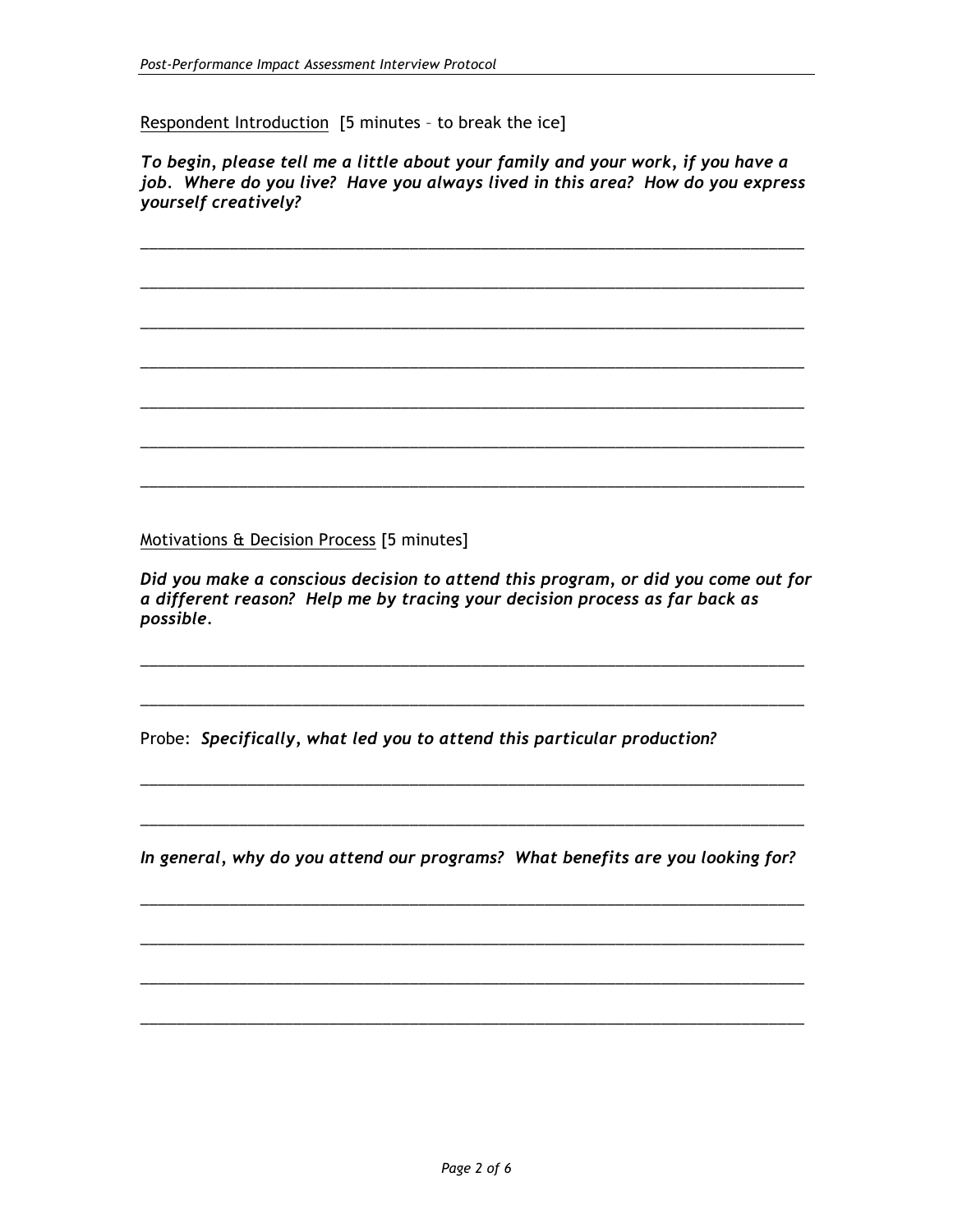Program Satisfaction – "Top of Mind" [10 minutes]

*What is your overall assessment of the performance of [Name of Production]?*  [Without any prompting, capture top-of-mind feedback.]

\_\_\_\_\_\_\_\_\_\_\_\_\_\_\_\_\_\_\_\_\_\_\_\_\_\_\_\_\_\_\_\_\_\_\_\_\_\_\_\_\_\_\_\_\_\_\_\_\_\_\_\_\_\_\_\_\_\_\_\_\_\_\_\_\_\_\_\_\_\_\_\_\_\_

\_\_\_\_\_\_\_\_\_\_\_\_\_\_\_\_\_\_\_\_\_\_\_\_\_\_\_\_\_\_\_\_\_\_\_\_\_\_\_\_\_\_\_\_\_\_\_\_\_\_\_\_\_\_\_\_\_\_\_\_\_\_\_\_\_\_\_\_\_\_\_\_\_\_

\_\_\_\_\_\_\_\_\_\_\_\_\_\_\_\_\_\_\_\_\_\_\_\_\_\_\_\_\_\_\_\_\_\_\_\_\_\_\_\_\_\_\_\_\_\_\_\_\_\_\_\_\_\_\_\_\_\_\_\_\_\_\_\_\_\_\_\_\_\_\_\_\_\_ \_\_\_\_\_\_\_\_\_\_\_\_\_\_\_\_\_\_\_\_\_\_\_\_\_\_\_\_\_\_\_\_\_\_\_\_\_\_\_\_\_\_\_\_\_\_\_\_\_\_\_\_\_\_\_\_\_\_\_\_\_\_\_\_\_\_\_\_\_\_\_\_\_\_ Probe: *What did you like the most about it? The least? What could be improved?* Most: \_\_\_\_\_\_\_\_\_\_\_\_\_\_\_\_\_\_\_\_\_\_\_\_\_\_\_\_\_\_\_\_\_\_\_\_\_\_\_\_\_\_\_\_\_\_\_\_\_\_\_\_\_\_\_\_\_\_\_\_\_\_\_\_\_\_\_\_\_\_\_\_\_\_ Least:\_\_\_\_\_\_\_\_\_\_\_\_\_\_\_\_\_\_\_\_\_\_\_\_\_\_\_\_\_\_\_\_\_\_\_\_\_\_\_\_\_\_\_\_\_\_\_\_\_\_\_\_\_\_\_\_\_\_\_\_\_\_\_\_\_\_\_\_\_ \_\_\_\_\_\_\_\_\_\_\_\_\_\_\_\_\_\_\_\_\_\_\_\_\_\_\_\_\_\_\_\_\_\_\_\_\_\_\_\_\_\_\_\_\_\_\_\_\_\_\_\_\_\_\_\_\_\_\_\_\_\_\_\_\_\_\_\_\_\_\_\_\_\_ \_\_\_\_\_\_\_\_\_\_\_\_\_\_\_\_\_\_\_\_\_\_\_\_\_\_\_\_\_\_\_\_\_\_\_\_\_\_\_\_\_\_\_\_\_\_\_\_\_\_\_\_\_\_\_\_\_\_\_\_\_\_\_\_\_\_\_\_\_\_\_\_\_\_

*Now I'm going to ask you about some specific things that you may or may not have experienced during the program. Please be as candid as possible, and do not feel obligated to answer "Yes" to anything, just because I am asking you about it.*

\_\_\_\_\_\_\_\_\_\_\_\_\_\_\_\_\_\_\_\_\_\_\_\_\_\_\_\_\_\_\_\_\_\_\_\_\_\_\_\_\_\_\_\_\_\_\_\_\_\_\_\_\_\_\_\_\_\_\_\_\_\_\_\_\_\_\_\_\_\_\_\_\_\_

Captivation [2-3 minutes]

*Were you fully absorbed in the performance, or did your mind wander? How would you describe your level of focus on the performance, compared to other programs you've seen lately?*

\_\_\_\_\_\_\_\_\_\_\_\_\_\_\_\_\_\_\_\_\_\_\_\_\_\_\_\_\_\_\_\_\_\_\_\_\_\_\_\_\_\_\_\_\_\_\_\_\_\_\_\_\_\_\_\_\_\_\_\_\_\_\_\_\_\_\_\_\_\_\_\_\_\_

\_\_\_\_\_\_\_\_\_\_\_\_\_\_\_\_\_\_\_\_\_\_\_\_\_\_\_\_\_\_\_\_\_\_\_\_\_\_\_\_\_\_\_\_\_\_\_\_\_\_\_\_\_\_\_\_\_\_\_\_\_\_\_\_\_\_\_\_\_\_\_\_\_\_

\_\_\_\_\_\_\_\_\_\_\_\_\_\_\_\_\_\_\_\_\_\_\_\_\_\_\_\_\_\_\_\_\_\_\_\_\_\_\_\_\_\_\_\_\_\_\_\_\_\_\_\_\_\_\_\_\_\_\_\_\_\_\_\_\_\_\_\_\_\_\_\_\_\_

\_\_\_\_\_\_\_\_\_\_\_\_\_\_\_\_\_\_\_\_\_\_\_\_\_\_\_\_\_\_\_\_\_\_\_\_\_\_\_\_\_\_\_\_\_\_\_\_\_\_\_\_\_\_\_\_\_\_\_\_\_\_\_\_\_\_\_\_\_\_\_\_\_\_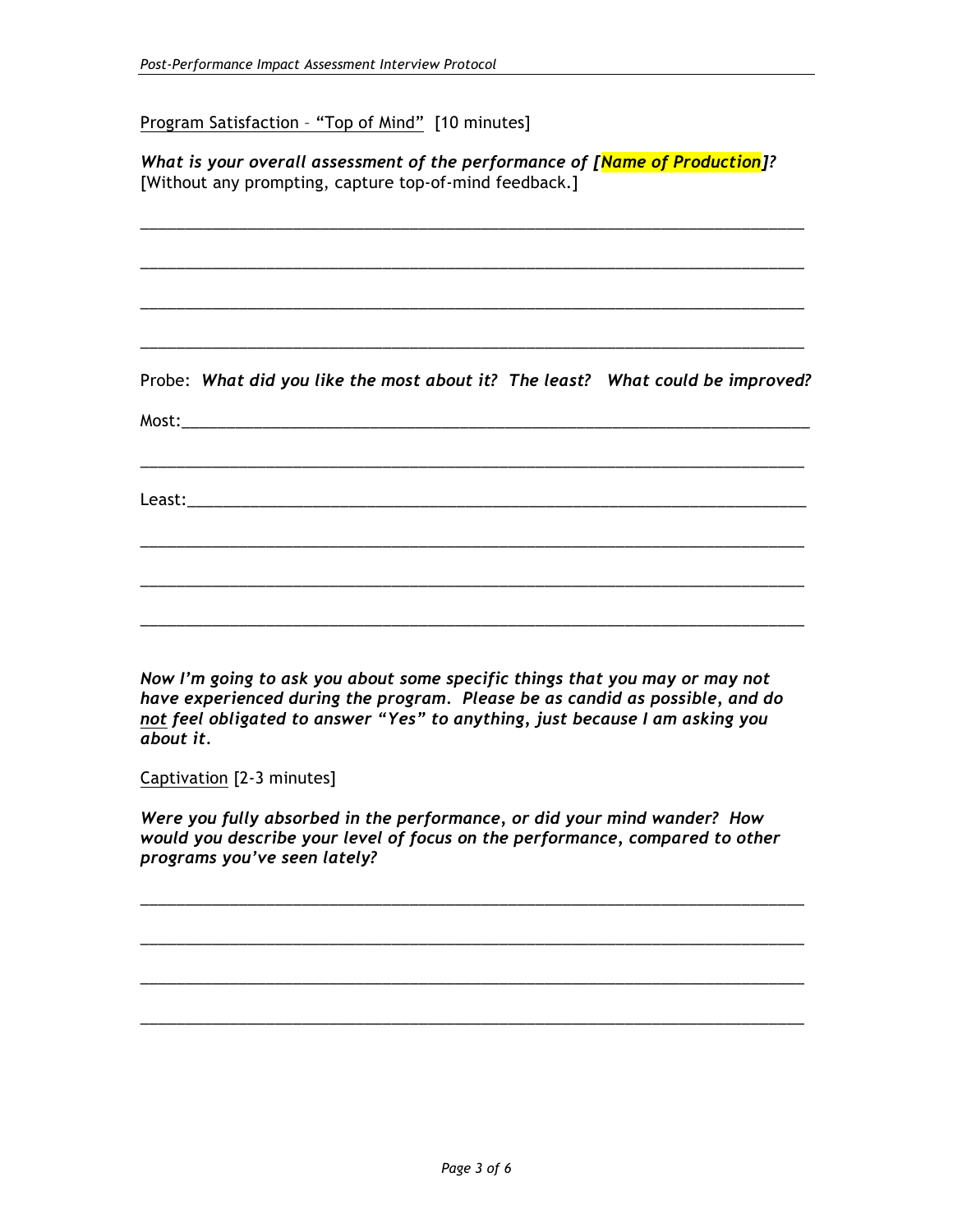Optional Probes (include at your discretion): Do you have any feedback on the skill and artistry of the performers? How involved did you feel as an audience member?

Intellectual Stimulation [2-3 minutes]

*Did the performance cause you to think about anything, or ask yourself any questions? What did you think about?*

\_\_\_\_\_\_\_\_\_\_\_\_\_\_\_\_\_\_\_\_\_\_\_\_\_\_\_\_\_\_\_\_\_\_\_\_\_\_\_\_\_\_\_\_\_\_\_\_\_\_\_\_\_\_\_\_\_\_\_\_\_\_\_\_\_\_\_\_\_\_\_\_\_\_

\_\_\_\_\_\_\_\_\_\_\_\_\_\_\_\_\_\_\_\_\_\_\_\_\_\_\_\_\_\_\_\_\_\_\_\_\_\_\_\_\_\_\_\_\_\_\_\_\_\_\_\_\_\_\_\_\_\_\_\_\_\_\_\_\_\_\_\_\_\_\_\_\_\_

\_\_\_\_\_\_\_\_\_\_\_\_\_\_\_\_\_\_\_\_\_\_\_\_\_\_\_\_\_\_\_\_\_\_\_\_\_\_\_\_\_\_\_\_\_\_\_\_\_\_\_\_\_\_\_\_\_\_\_\_\_\_\_\_\_\_\_\_\_\_\_\_\_\_

\_\_\_\_\_\_\_\_\_\_\_\_\_\_\_\_\_\_\_\_\_\_\_\_\_\_\_\_\_\_\_\_\_\_\_\_\_\_\_\_\_\_\_\_\_\_\_\_\_\_\_\_\_\_\_\_\_\_\_\_\_\_\_\_\_\_\_\_\_\_\_\_\_\_

\_\_\_\_\_\_\_\_\_\_\_\_\_\_\_\_\_\_\_\_\_\_\_\_\_\_\_\_\_\_\_\_\_\_\_\_\_\_\_\_\_\_\_\_\_\_\_\_\_\_\_\_\_\_\_\_\_\_\_\_\_\_\_\_\_\_\_\_\_\_\_\_\_\_

\_\_\_\_\_\_\_\_\_\_\_\_\_\_\_\_\_\_\_\_\_\_\_\_\_\_\_\_\_\_\_\_\_\_\_\_\_\_\_\_\_\_\_\_\_\_\_\_\_\_\_\_\_\_\_\_\_\_\_\_\_\_\_\_\_\_\_\_\_\_\_\_\_\_

\_\_\_\_\_\_\_\_\_\_\_\_\_\_\_\_\_\_\_\_\_\_\_\_\_\_\_\_\_\_\_\_\_\_\_\_\_\_\_\_\_\_\_\_\_\_\_\_\_\_\_\_\_\_\_\_\_\_\_\_\_\_\_\_\_\_\_\_\_\_\_\_\_\_

\_\_\_\_\_\_\_\_\_\_\_\_\_\_\_\_\_\_\_\_\_\_\_\_\_\_\_\_\_\_\_\_\_\_\_\_\_\_\_\_\_\_\_\_\_\_\_\_\_\_\_\_\_\_\_\_\_\_\_\_\_\_\_\_\_\_\_\_\_\_\_\_\_\_

\_\_\_\_\_\_\_\_\_\_\_\_\_\_\_\_\_\_\_\_\_\_\_\_\_\_\_\_\_\_\_\_\_\_\_\_\_\_\_\_\_\_\_\_\_\_\_\_\_\_\_\_\_\_\_\_\_\_\_\_\_\_\_\_\_\_\_\_\_\_\_\_\_\_

\_\_\_\_\_\_\_\_\_\_\_\_\_\_\_\_\_\_\_\_\_\_\_\_\_\_\_\_\_\_\_\_\_\_\_\_\_\_\_\_\_\_\_\_\_\_\_\_\_\_\_\_\_\_\_\_\_\_\_\_\_\_\_\_\_\_\_\_\_\_\_\_\_\_

\_\_\_\_\_\_\_\_\_\_\_\_\_\_\_\_\_\_\_\_\_\_\_\_\_\_\_\_\_\_\_\_\_\_\_\_\_\_\_\_\_\_\_\_\_\_\_\_\_\_\_\_\_\_\_\_\_\_\_\_\_\_\_\_\_\_\_\_\_\_\_\_\_\_

\_\_\_\_\_\_\_\_\_\_\_\_\_\_\_\_\_\_\_\_\_\_\_\_\_\_\_\_\_\_\_\_\_\_\_\_\_\_\_\_\_\_\_\_\_\_\_\_\_\_\_\_\_\_\_\_\_\_\_\_\_\_\_\_\_\_\_\_\_\_\_\_\_\_

*Did you leave the performance/exhibition with questions that you would have liked to ask the [performer/director/playwright]? What were some of your questions?*

Optional Probes (include at your discretion): Were you provoked or challenged by anything? Did anything about the performance offend you, or make you uncomfortable? Did you think about the structure of the play, or the life of the playwright?

Emotional Resonance [2-3 minutes]

*How strong or weak was your emotional reaction to the performance?*

*What emotions did you feel?*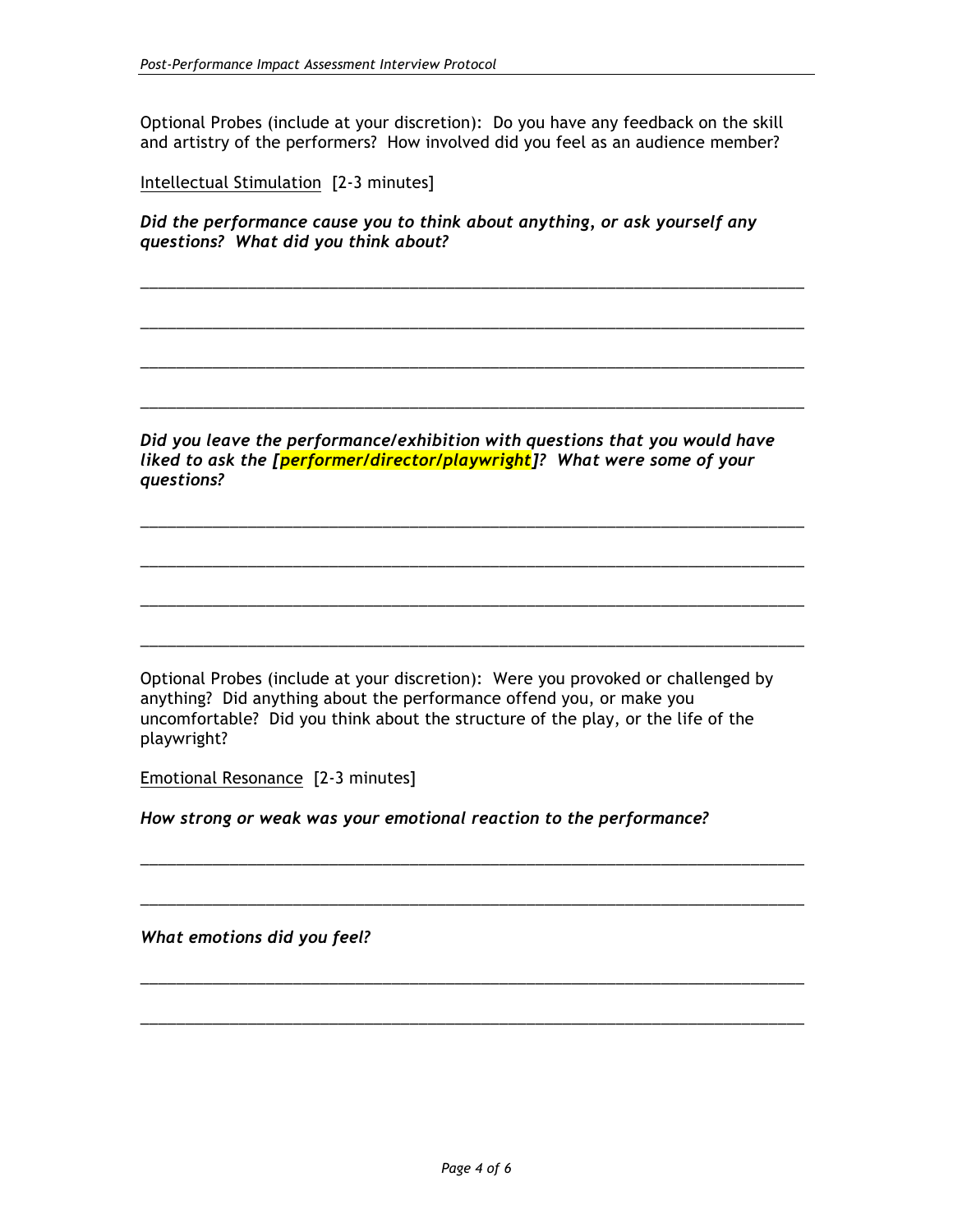[Probe]*Did you feel a particular bond with any of the characters and actors in the play? Why?*

\_\_\_\_\_\_\_\_\_\_\_\_\_\_\_\_\_\_\_\_\_\_\_\_\_\_\_\_\_\_\_\_\_\_\_\_\_\_\_\_\_\_\_\_\_\_\_\_\_\_\_\_\_\_\_\_\_\_\_\_\_\_\_\_\_\_\_\_\_\_\_\_\_\_

\_\_\_\_\_\_\_\_\_\_\_\_\_\_\_\_\_\_\_\_\_\_\_\_\_\_\_\_\_\_\_\_\_\_\_\_\_\_\_\_\_\_\_\_\_\_\_\_\_\_\_\_\_\_\_\_\_\_\_\_\_\_\_\_\_\_\_\_\_\_\_\_\_\_

\_\_\_\_\_\_\_\_\_\_\_\_\_\_\_\_\_\_\_\_\_\_\_\_\_\_\_\_\_\_\_\_\_\_\_\_\_\_\_\_\_\_\_\_\_\_\_\_\_\_\_\_\_\_\_\_\_\_\_\_\_\_\_\_\_\_\_\_\_\_\_\_\_\_

\_\_\_\_\_\_\_\_\_\_\_\_\_\_\_\_\_\_\_\_\_\_\_\_\_\_\_\_\_\_\_\_\_\_\_\_\_\_\_\_\_\_\_\_\_\_\_\_\_\_\_\_\_\_\_\_\_\_\_\_\_\_\_\_\_\_\_\_\_\_\_\_\_\_

Optional Probes (include at your discretion): Did the performance leave you feeling refreshed or renewed? As a result of seeing the production, do you plan to take any action or make any changes to your life?

Aesthetic Growth [2-3 minutes]

*Did the performance stretch you artistically in any way? Were you exposed to anything new or different than what you'd seen in the past?*

\_\_\_\_\_\_\_\_\_\_\_\_\_\_\_\_\_\_\_\_\_\_\_\_\_\_\_\_\_\_\_\_\_\_\_\_\_\_\_\_\_\_\_\_\_\_\_\_\_\_\_\_\_\_\_\_\_\_\_\_\_\_\_\_\_\_\_\_\_\_\_\_\_\_

\_\_\_\_\_\_\_\_\_\_\_\_\_\_\_\_\_\_\_\_\_\_\_\_\_\_\_\_\_\_\_\_\_\_\_\_\_\_\_\_\_\_\_\_\_\_\_\_\_\_\_\_\_\_\_\_\_\_\_\_\_\_\_\_\_\_\_\_\_\_\_\_\_\_

\_\_\_\_\_\_\_\_\_\_\_\_\_\_\_\_\_\_\_\_\_\_\_\_\_\_\_\_\_\_\_\_\_\_\_\_\_\_\_\_\_\_\_\_\_\_\_\_\_\_\_\_\_\_\_\_\_\_\_\_\_\_\_\_\_\_\_\_\_\_\_\_\_\_

Optional Probes (include at your discretion): Do you feel any better able to appreciate [contemporary theatre/musical theatre]? Are you any more or less likely to follow the work of the [playwright/lyricist/composer]?

Social Bonding [2-3 minutes]

*Did you feel a sense of connectedness with the rest of the audience? Can you describe it?*

\_\_\_\_\_\_\_\_\_\_\_\_\_\_\_\_\_\_\_\_\_\_\_\_\_\_\_\_\_\_\_\_\_\_\_\_\_\_\_\_\_\_\_\_\_\_\_\_\_\_\_\_\_\_\_\_\_\_\_\_\_\_\_\_\_\_\_\_\_\_\_\_\_\_

\_\_\_\_\_\_\_\_\_\_\_\_\_\_\_\_\_\_\_\_\_\_\_\_\_\_\_\_\_\_\_\_\_\_\_\_\_\_\_\_\_\_\_\_\_\_\_\_\_\_\_\_\_\_\_\_\_\_\_\_\_\_\_\_\_\_\_\_\_\_\_\_\_\_

\_\_\_\_\_\_\_\_\_\_\_\_\_\_\_\_\_\_\_\_\_\_\_\_\_\_\_\_\_\_\_\_\_\_\_\_\_\_\_\_\_\_\_\_\_\_\_\_\_\_\_\_\_\_\_\_\_\_\_\_\_\_\_\_\_\_\_\_\_\_\_\_\_\_

Optional Probes (include at your discretion): Did the performance help you feel connected to your own cultural heritage, or a part of your identity? Did the performance help you to appreciate a culture outside of your own life experience? How so?